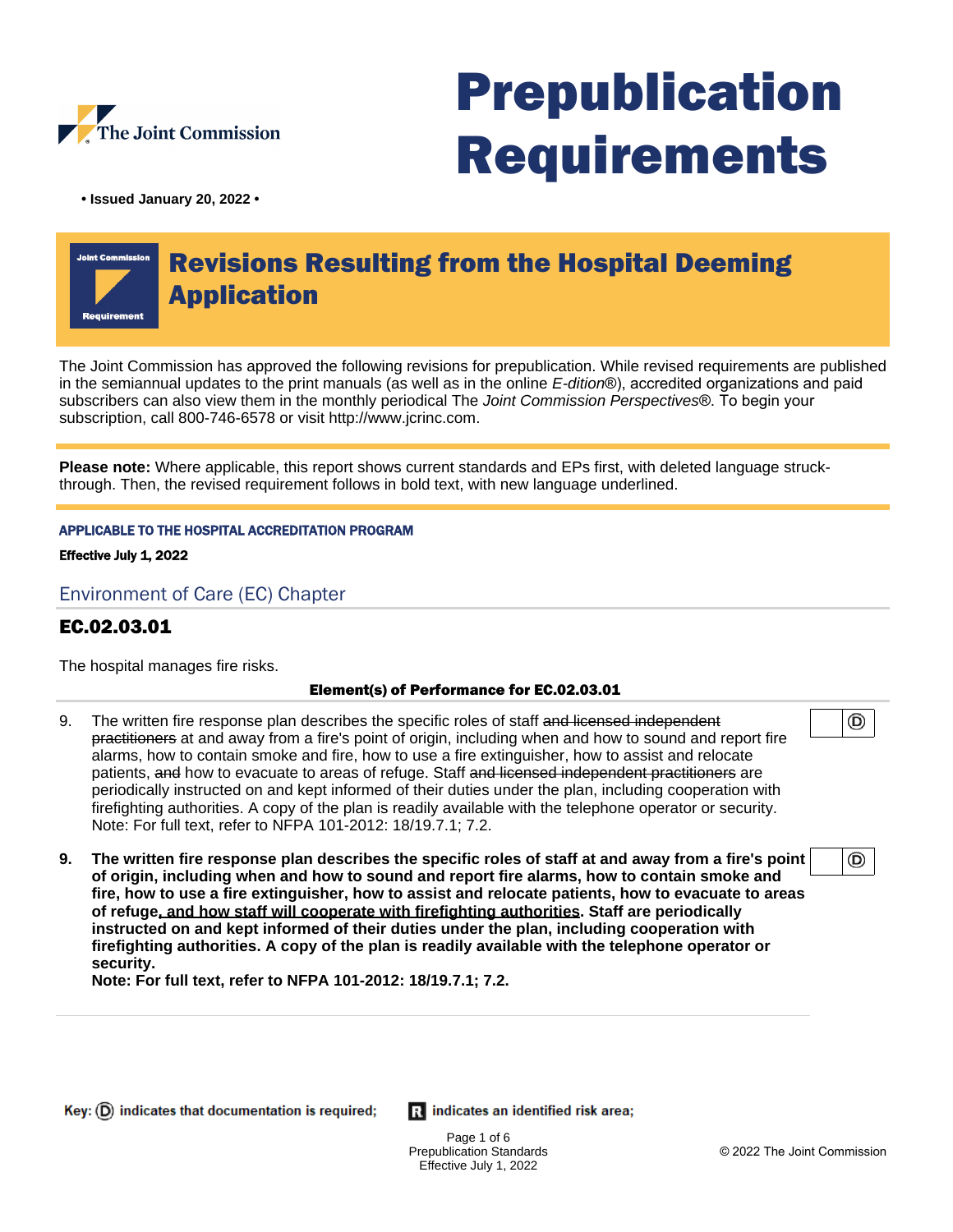

#### Prepublication Requirements continued

January 20, 2022

# EC.02.06.05

The hospital manages its environment during demolition, renovation, or new construction to reduce risk to those in the organization.

#### Element(s) of Performance for EC.02.06.05

- 1. When planning for new, altered, or renovated space, the hospital uses one of the following design criteria:
	- State rules and regulations

- Guidelines for Design and Construction of Hospitals, 2018 edition, published by the Facility Guidelines **Institute** 

When the above rules, regulations, and guidelines do not meet specific design needs, use other reputable standards and guidelines that provide equivalent design criteria.

- **1. When planning for new, altered, or renovated space, the hospital uses one of the following design criteria:**
	- **State rules and regulations**

**- Guidelines for Design and Construction of Hospitals, 2018 edition, published by the Facility Guidelines Institute**

**When the above rules, regulations, and guidelines do not meet specific design needs, use other reputable standards and guidelines that provide equivalent design criteria.**

**Note: For hospitals that use Joint Commission accreditation for deemed status purposes: The hospital complies with National Fire Protection Association requirements, including emergency generator location requirements as follows:**

**- Health Care Facilities Code (NFPA 99-2012 and Tentative Interim Amendments TIA 12–2, TIA 12–3, TIA 12–4, TIA 12–5, and TIA 12–6)**

**- Life Safety Code (NFPA 101-2012 and Tentative Interim Amendments TIA 12–1, TIA 12–2, TIA 12–3, and TIA 12–4)**

**- NFPA 110-2010 when a new structure is built or when an existing structure or building is renovated.** 

# Leadership (LD) Chapter

# LD.04.01.03

The leaders develop an annual operating budget and, when needed, a long-term capital expenditure plan.

#### Element(s) of Performance for LD.04.01.03

- 3. The operating budget reflects the hospital's goals and objectives.
- **3. The operating budget reflects the hospital's goals and objectives. Note: For hospitals that use Joint Commission accreditation for deemed status purposes: The hospital meets the Centers for Medicare & Medicaid Services' (CMS) Institutional Plan and Budget requirements in accordance with 42 CFR 482.12(d). (See Appendix A [AXA] for the language of this CMS requirement.)**

 $Key: (D)$  indicates that documentation is required;

Ri indicates an identified risk area;

Page 2 of 6 Prepublication Standards Effective July 1, 2022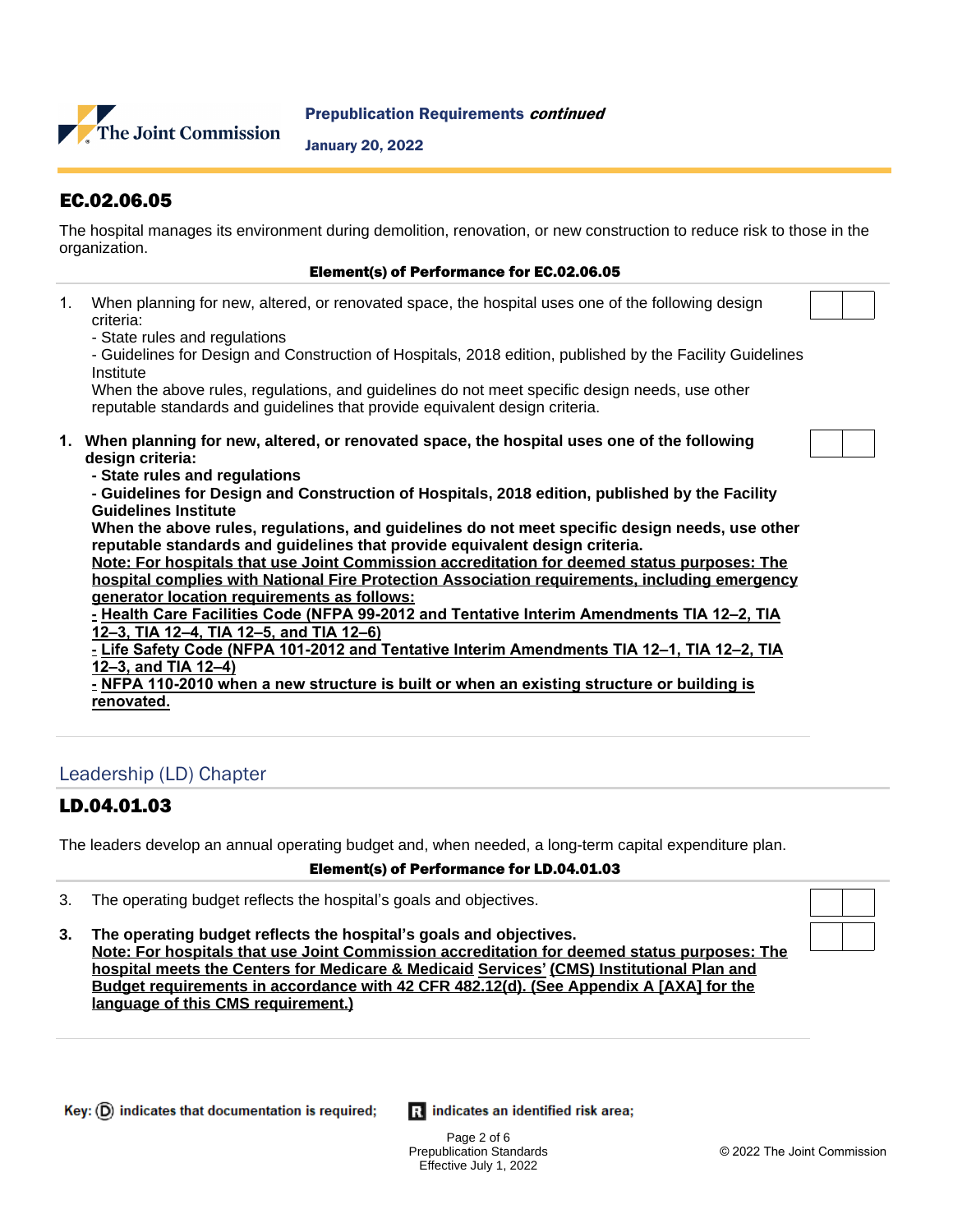

January 20, 2022

# LD.04.01.11

The hospital makes space and equipment available as needed for the provision of care, treatment, and services.

#### Element(s) of Performance for LD.04.01.11

- 3. The interior and exterior space provided for care, treatment, and services meets the needs of patients.
- **3. The interior and exterior space provided for care, treatment, and services meets the needs of patients. Note: For hospitals that use Joint Commission accreditation for deemed status purposes: The**

**extent and complexity of facilities must be determined by the services offered.**

 $\mathbf{E}$ 

# Medication Management (MM) Chapter

#### MM.05.01.07

The hospital safely prepares medications.

#### Element(s) of Performance for MM.05.01.07

- 5. For hospitals that use Joint Commission accreditation for deemed status purposes: Medications are prepared and administered in accordance with the orders of a licensed independent practitioner or other practitioner responsible for the patient's care, and in accordance with hospital policies; medical staff bylaws, rules, and regulations; and law and regulation.
- **5. For hospitals that use Joint Commission accreditation for deemed status purposes: Medications are prepared and administered in accordance with the orders of a physician or other licensed practitioner responsible for the patient's care, and in accordance with hospital policies; medical staff bylaws, rules, and regulations; and law and regulation.**

#### Medical Staff (MS) Chapter

### MS.03.01.03

The management and coordination of each patient's care, treatment, and services is the responsibility of a practitioner with appropriate privileges.

#### Element(s) of Performance for MS.03.01.03

Key:  $(D)$  indicates that documentation is required;

Ri indicates an identified risk area;

Page 3 of 6 Prepublication Standards Effective July 1, 2022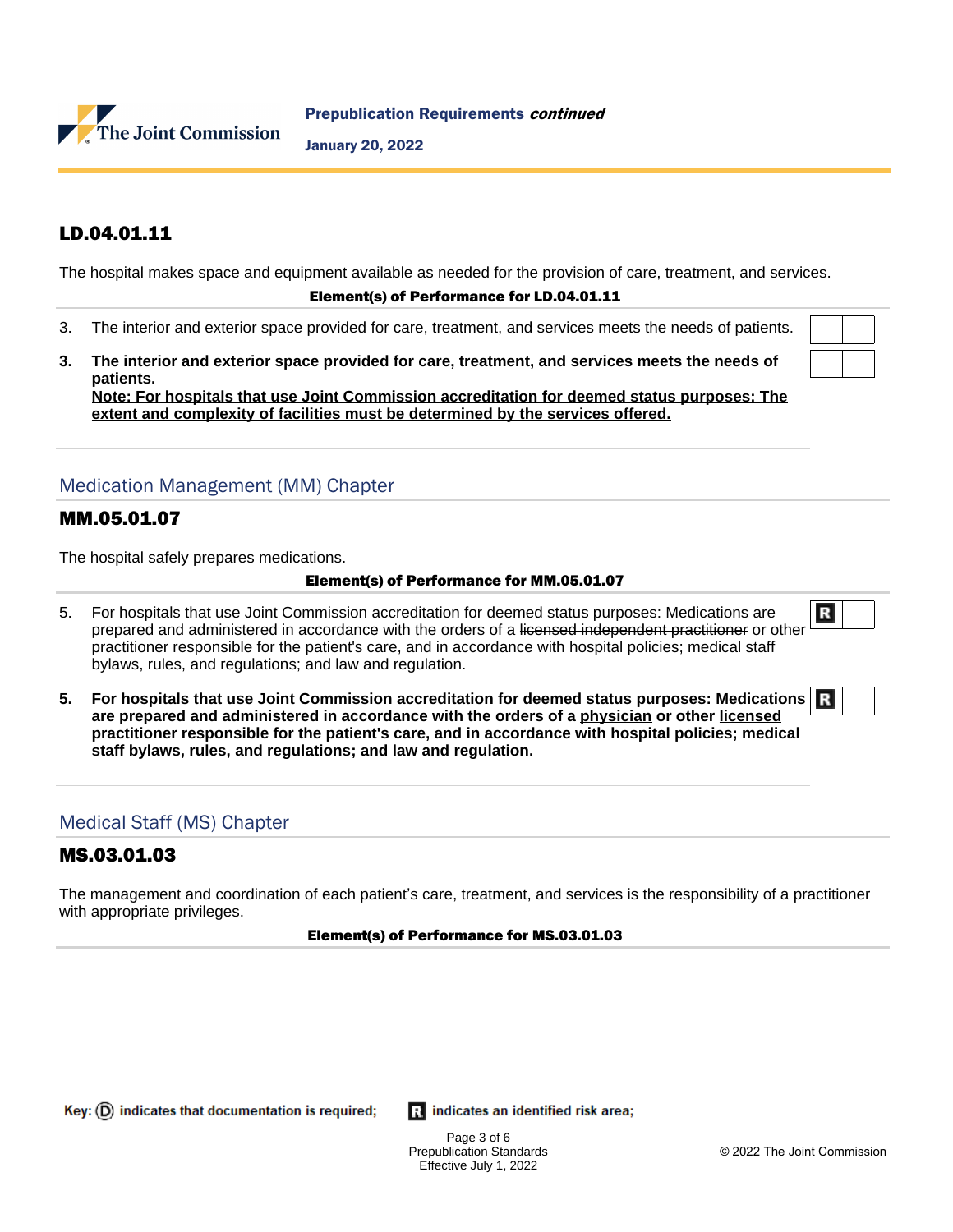

- 3. A patient's general medical condition is managed and coordinated by a doctor of medicine or osteopathy. For hospitals that use Joint Commission accreditation for deemed status purposes: A doctor of medicine or osteopathy manages and coordinates the care of any Medicare patient's psychiatric problem that is not specifically within the scope of practice of a doctor of dental surgery, dental medicine, podiatric medicine, or optometry; a chiropractor, as limited under 42 CFR 482.12(c)(1) (v); or a clinical psychologist.
- **3. A patient's general medical condition is managed and coordinated by a doctor of medicine or osteopathy. For hospitals that use Joint Commission accreditation for deemed status purposes: A doctor of medicine or osteopathy manages and coordinates the care of any Medicare or Medicaid patient's psychiatric problem that is not specifically within the scope of practice of a doctor of dental surgery, dental medicine, podiatric medicine, or optometry; a chiropractor, as limited under 42 CFR 482.12(c)(1)(v); or a clinical psychologist.**

# Provision of Care, Treatment, and Services (PC) Chapter

# PC.02.01.03

The hospital provides care, treatment, and services as ordered or prescribed, and in accordance with law and regulation.

#### Element(s) of Performance for PC.02.01.03

 $\mathbf{R}$  indicates an identified risk area;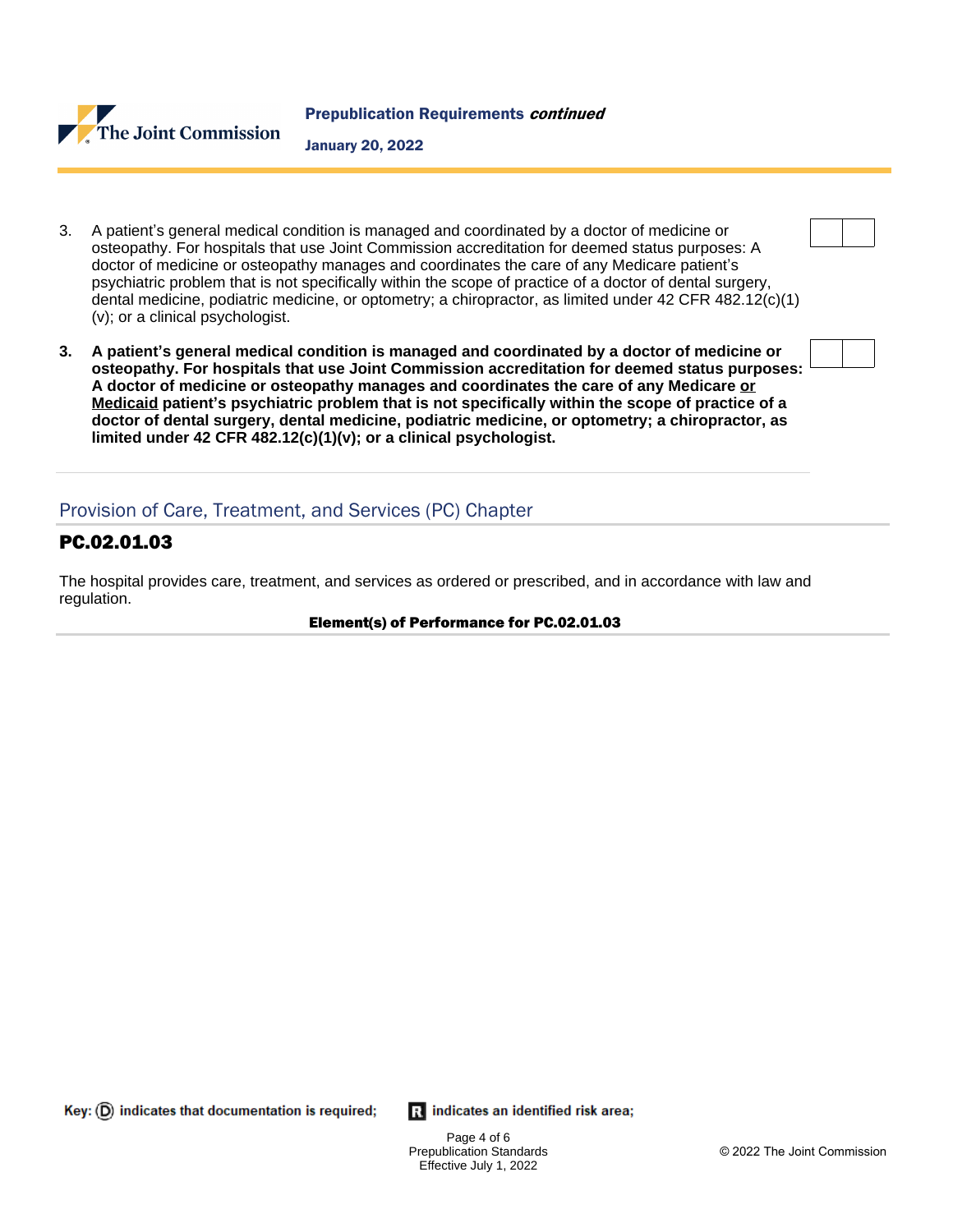

January 20, 2022

1. For hospitals that use Joint Commission accreditation for deemed status purposes: Prior to providing care, treatment, and services, the hospital obtains or renews orders (verbal or written) from a licensed independent practitioner or other practitioner in accordance with professional standards of practice; law and regulation; hospital policies; and medical staff bylaws, rules, and regulations.

Note 1: Outpatient services may be ordered by a practitioner not appointed to the medical staff as long as the practitioner meets the following:

- Responsible for the care of the patient

- Licensed to practice in the state where the practitioner provides care to the patient or in accordance with Veterans Administration and Department of Defense licensure requirements

- Acting within the practitioner's scope of practice under state law

- Authorized in accordance with state law and policies adopted by the medical staff and approved by the governing body to order the applicable outpatient services

Note 2: For hospitals that use Joint Commission accreditation for deemed status purposes: Patient diets, including therapeutic diets, are ordered by the practitioner responsible for the patient's care, or by a qualified dietitian or qualified nutrition professional who is authorized by the medical staff and acting in accordance with state law governing dietitians and nutrition professionals.

- **1. For hospitals that use Joint Commission accreditation for deemed status purposes: Prior to providing care, treatment, and services, the hospital obtains or renews orders (verbal or written) from a physician or other licensed practitioner in accordance with professional standards of practice; law and regulation; hospital policies; and medical staff bylaws, rules, and regulations. Note 1: Outpatient services may be ordered by a physician or other licensed practitioner not appointed to the medical staff as long as the physician or other licensed practitioner meets the following:**
	- **Responsible for the care of the patient**
	- **Licensed to practice in the state where the practitioner provides care to the patient or in accordance with Veterans Administration and Department of Defense licensure requirements**
	- **Acting within the practitioner's scope of practice under state law**
	- **Authorized in accordance with state law and policies adopted by the medical staff and approved by the governing body to order the applicable outpatient services**

**Note 2: For hospitals that use Joint Commission accreditation for deemed status purposes: Patient diets, including therapeutic diets, are ordered by the practitioner responsible for the patient's care, or by a qualified dietitian or qualified nutrition professional who is authorized by the medical staff and acting in accordance with state law governing dietitians and nutrition professionals.**

# Rights and Responsibilities of the Individual (RI) Chapter

# RI.01.01.01

The hospital respects, protects, and promotes patient rights.

Element(s) of Performance for RI.01.01.01

Ri indicates an identified risk area;

Page 5 of 6 Prepublication Standards Effective July 1, 2022